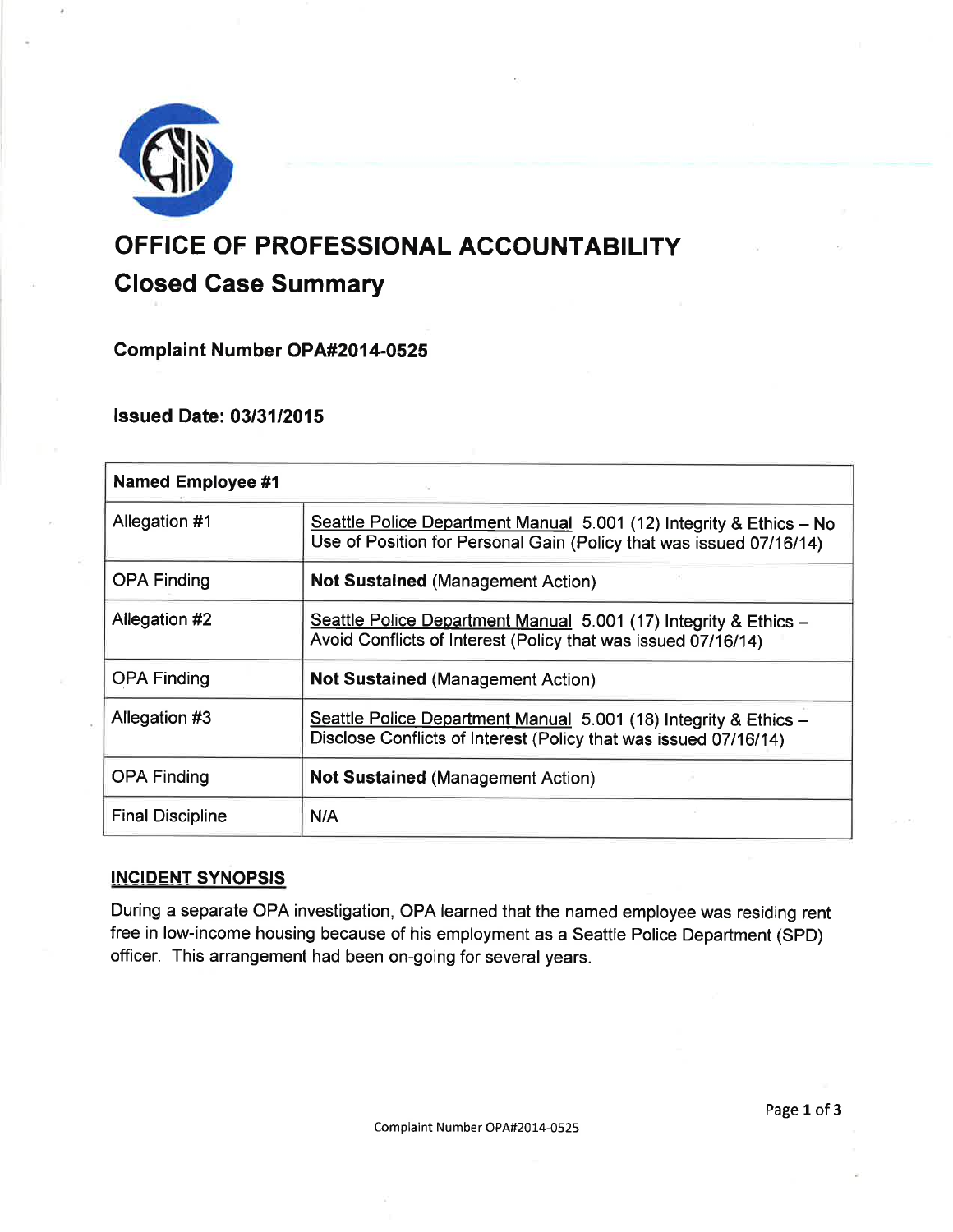## **COMPLAINT**

The complainant, a supervisor within the Department, alleged that the named employee may have used his position of authority for personal gain by living rent free in low-income housing in exchange for his interaction with the community for police services. This may have been a conflict of interest as he was living in an area that he was responsible for patrolling as part of his regular police duties. This possible conflict of interest was not reported to his chain of command.

## **INVESTIGATION**

The OPA investigation included the following actions:

- 1. Review of the complaint memo
- 2. Search for and review of all relevant records and other evidence
- 3. Review of the Seattle Ethics and Elections Commission Rules and Ethics Code
- 4. lnterviews of witnesses
- 5. lnterviews of SPD employees

## ANALYSIS AND CONCLUSION

It is more likely than not that the named employee did not personally gain as a result of the free housing. The evidence showed that the named employee maintained a separate family residence throughout the duration of this arrangement and that he derived no rent or other income from his family residence. The available evidence indicates that SPD, rather than the named employee, was a party to the arrangement. The goal of the arrangement was to increase safety and security of the housing unit and was primarily for the benefit of the residents and not the named employee.

## **FINDINGS**

#### Named Employee #l

#### Allegation #1

The evidence showed that SPD allowed the named employee to be placed in a situation fraught with ethical ambiguity without the benefit of a written agreement proceeded by appropriate legal and organizational analysis and deliberation; therefore a finding of Not Sustained (Management Action) was issued for No Use of Position for Personal Gain.

#### Allegation #2

There is no evidence that showed the named employee either provided additional police services or avoided police action in exchange for the free housing. This arrangement should not have been authorized by SPD commanders without adequate review of the arrangement and a written agreement; therefore a finding of Not Sustained (Management Action) was issued for Avoid Conflicts of lnterest.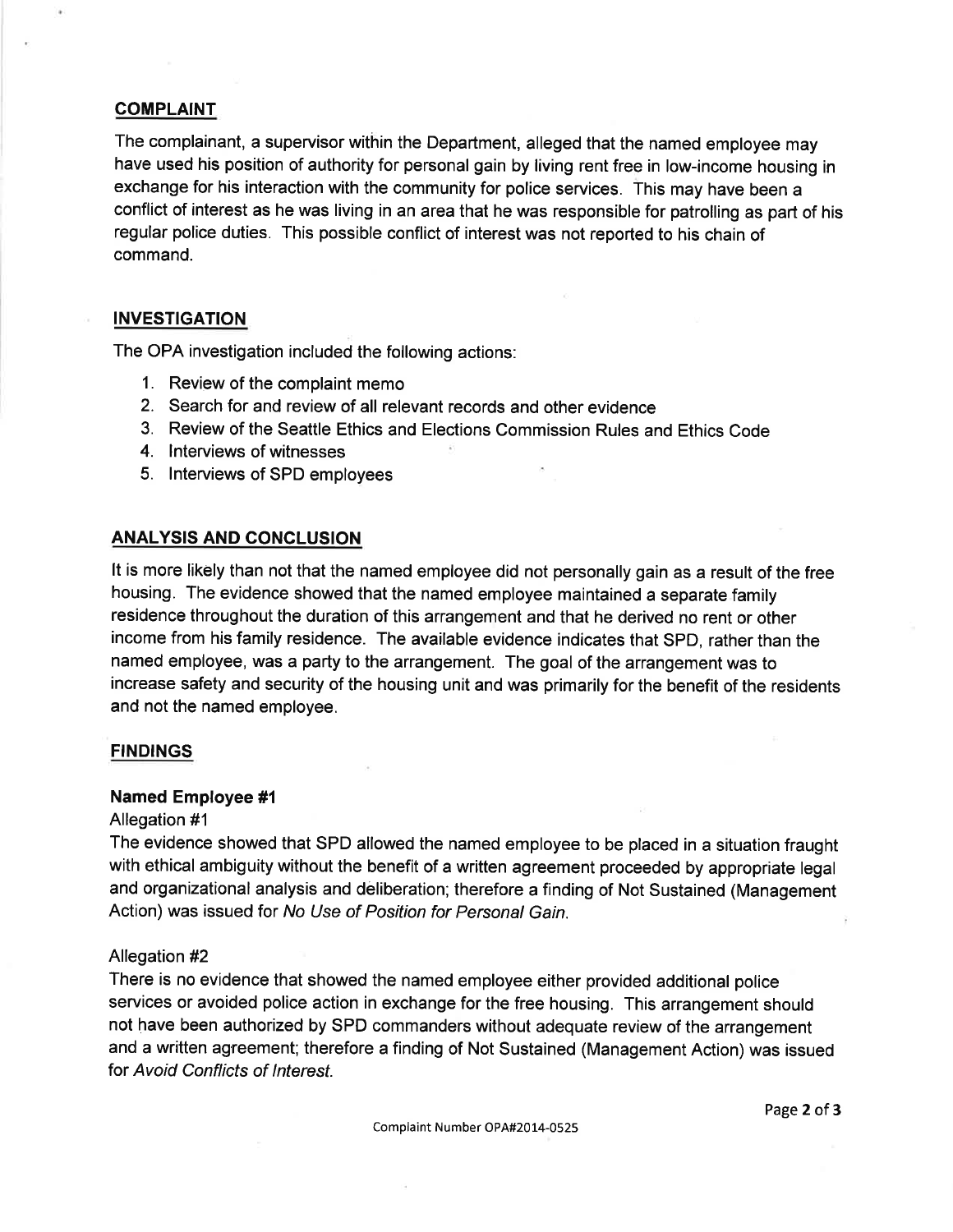#### Allegation #3

The policy requirement that employees must disclose conflicts was added in July 2014. The named employee ceased living in the unit in September 2014. Given the long-running nature of this arrangement and the named employee's well-grounded belief that his commander had approved the arrangement, it would be unreasonable to expect that the named employee should have known he had an obligation to report this possible conflict of interest. Therefore a finding of Not Sustained (Management Action) was issued for Disclose Conflicts of Interest.

The OPA Director's letter of Management Action recommendation to the Chief of Police is attached to this report.

NOTE: The Seattle Police Department Manual policies cited for the allegation(s) made for this OPA lnvestigation are policies that were in effect during the time of the incident. The issued date of the policy is listed.

Complaint Number OPA#2014-0525

Page 3 of 3